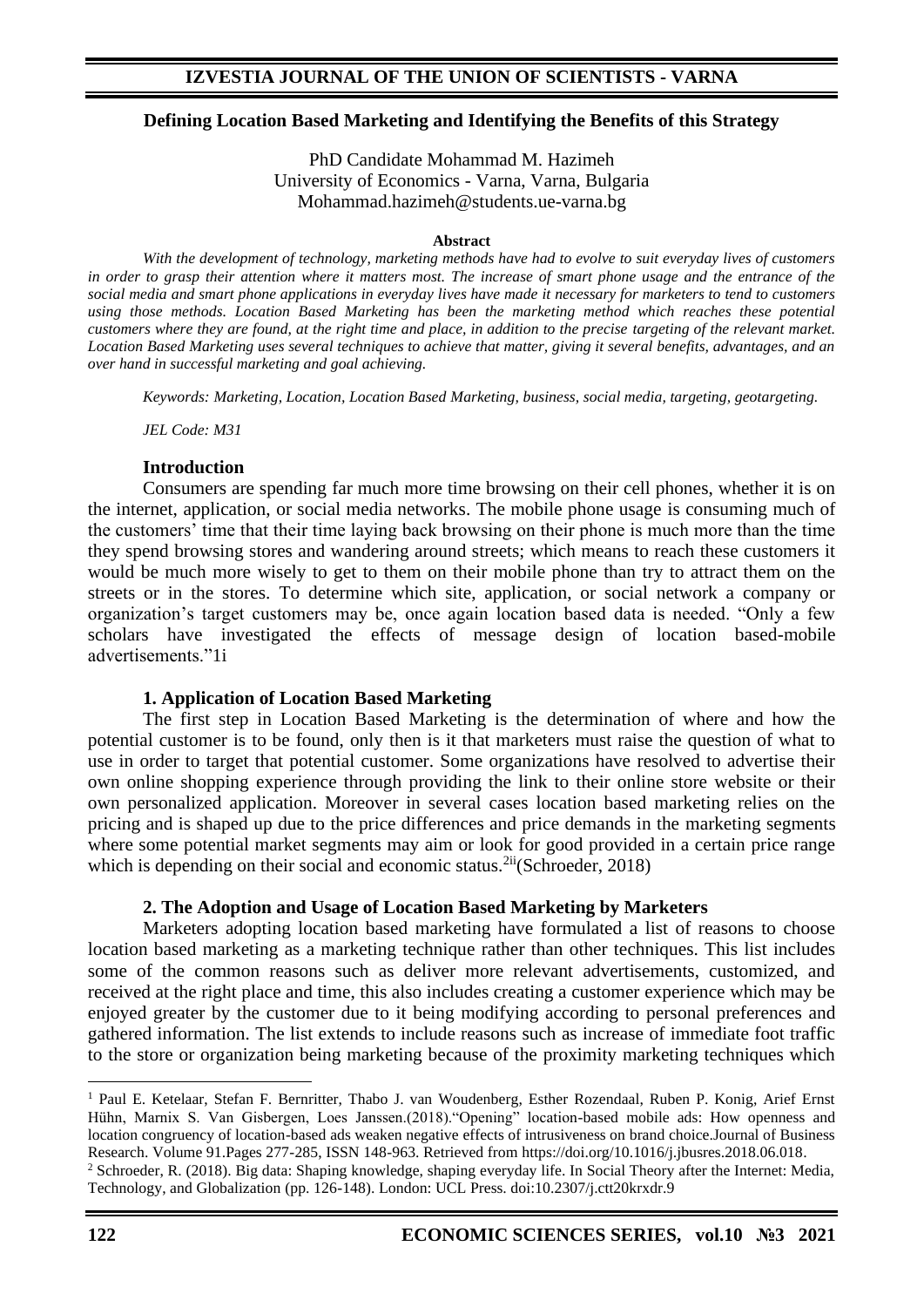# **ИЗВЕСТИЯ НА СЪЮЗА НА УЧЕНИТЕ – ВАРНА**

navigates the nearby potential customers to the store being marketed; driving consumers away from potential competitors due to geolocation targeting around competitor location is another reason marketers believe in the power of lbm.1iii (Marketing Evolution, 2021)



Figure 1. During their 2019 Location Based Marketing Report, Factual Lawless Research, have conducted a survey with seven hundred marketers on their views on atthe-time location based marketing and futuristic views on this matter and came up with the following results<sup>iv2</sup> (Czarny, 2019).



Figure 2. Location Targeted Ad Spending in the United States of American between the years 2017 and 2022 v<sup>3</sup>(Kelsey, 2018; as cited by Droesch, 2019).

1 (2021, March). *What is Location-Based Marketing?.* **Marketing Evolution.** Retrieved from: https://www.marketingevolution.com/knowledge-center/topic/marketing-essentials/location-based-marketing

<sup>2</sup> Czarny, B. (2019, June). *2019 Location-Based Marketing Insights into Location Data Use, Benefits and Opportunities .* **Factual Lawless Research**

<sup>3</sup> Droesch, B. (2019, April). *Retailrs are Interested in, but Wary of, Location Based Marketing.* **EMarketer.** Retrieved from: https://www.emarketer.com/content/retailers-are-interested-in-but-wary-of-location-based-marketing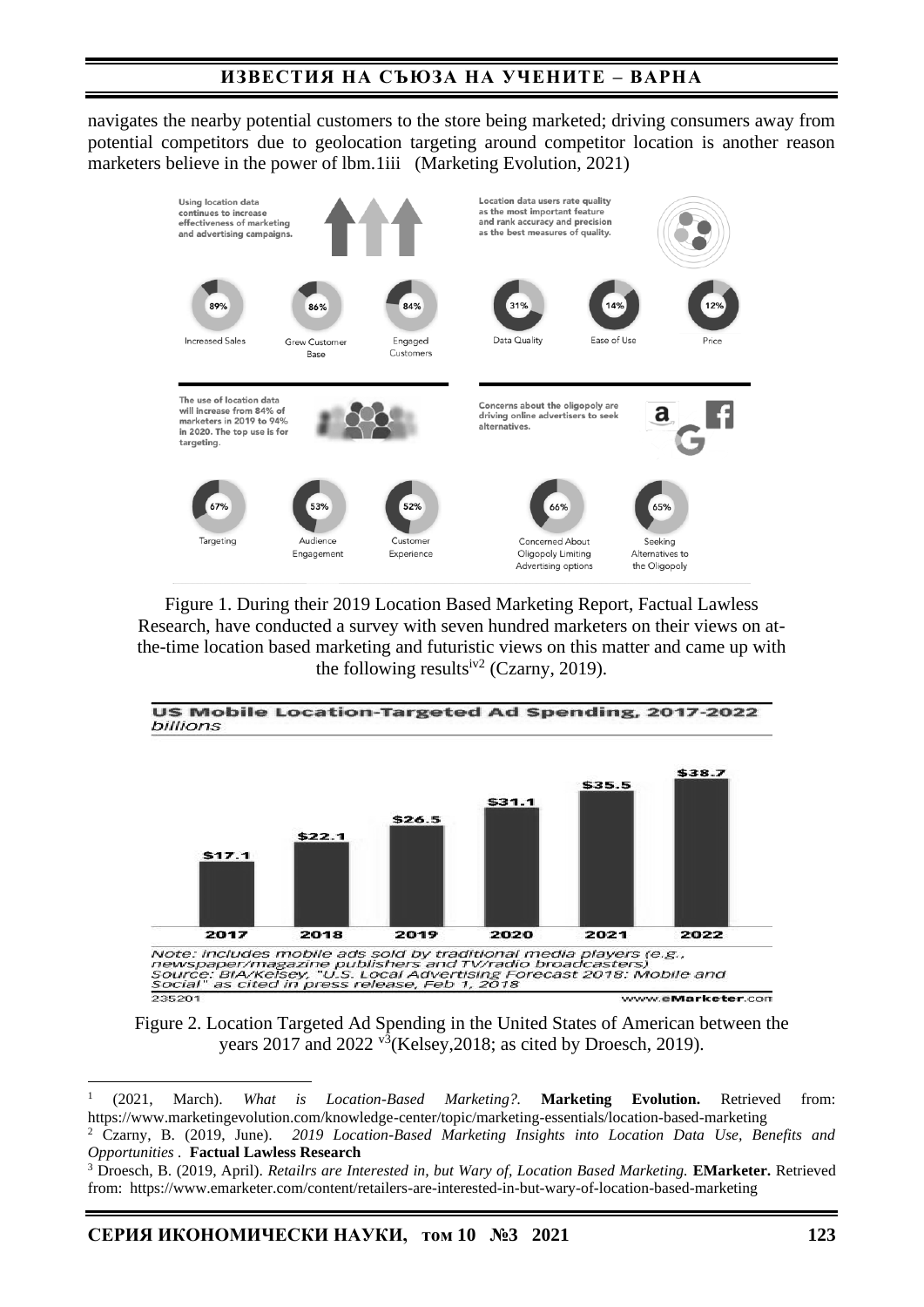In Which Emerging Technologies Do Retailers in North America Plan to Invest in 2019? % of respondents, Oct 2018 **Proximity/location-based marketing** 59% **Al/machine learning** 52% **Internet of things (IoT)** 48% **Microservices architecture** 38% **Serverless computing** 34% **Conversational commerce** 33% 23% **Edge computing RFID** 20% **SD-WAN** 20% Source: RIS News and IHL Group, "16th Annual Store Experience Study," Jan 7,2019 244297 www.eMarketer.com

Figure 3. Displays which technologies retailers in North America are investing in and have begun looking forward and planning to invest in from the beginning of the year 20191 (RIS News, and IHL Group,2019; as cited by Droesch, 2019).

### **3. Characteristics of location based marketing**

When referring to characteristics of location based marketing the first notion that comes to marketers' minds is the versatility of this marketing strategy. Location based marketing is based upon ever changing factors and data whether it is the preferences, the collected data or more simply the location of the customer or consumer being targeted. Every single individual connected online via the internet, meaning to have an ip address in addition to their location address, who uses any website within a certain area or district will encounter certain advertisements, products, or marketing campaigns and strategies different from those which another individual may encounter in a different area or location, where this location may not be so far off, even if it may be a nearby town, city, or village.<sup>2</sup> (Munoz; 2019) Location Based Marketing as an strategy or method used aims to benefit the company or organization using this strategy while providing satisfactory value for the customers who are in contact with this strategy. Location based marketing contains numerous benefits for both the business and the targeted consumers, the word benefit by itself stands for the advantages of and the upper hand that this strategy gives, yet like any other strategy it has its disadvantages.

#### *3.1 Benefits*

Location Based Marketing has gained big importance and has become a focus point for companies and marketers, for an obvious reason, the benefits of the strategy which includes and is not limited to competing or effective, efficient marketing to sales strategy. The mere description of location based marketing states a benefit itself, where LBM is described as the process of displaying your product to your potential consumers when they are most interested in buying it. Furthermore location based marketing has enable an easier process of segmentation, and by substitution has led to more accurate targeting when addressing potential customers.<sup>3</sup> (Miller; 2019) When studying the benefits in comparison between the years two thousand eighteen and two thousand nineteen, in

https://blog.saleslayer.com/geomarketing-location-intelligence-the-spy-who-loves-you

<sup>&</sup>lt;sup>1</sup> Droesch, B. (2019, April). *Retailrs are Interested in, but Wary of, Location Based Marketing.* **EMarketer.** Retrieved from: https://www.emarketer.com/content/retailers-are-interested-in-but-wary-of-location-based-marketing

<sup>2</sup> *Munoz, A. (2019, February 19).* Geomarketing & Location Intelligence: The spy who loves you. Retrieved from:

<sup>3</sup> *Miller, D. ( 2019, September 30). What is Location-Based Marketing? Retrieved from:*

*https://www.thebalancesmb.com/what-is-location-based-marketing-4172454*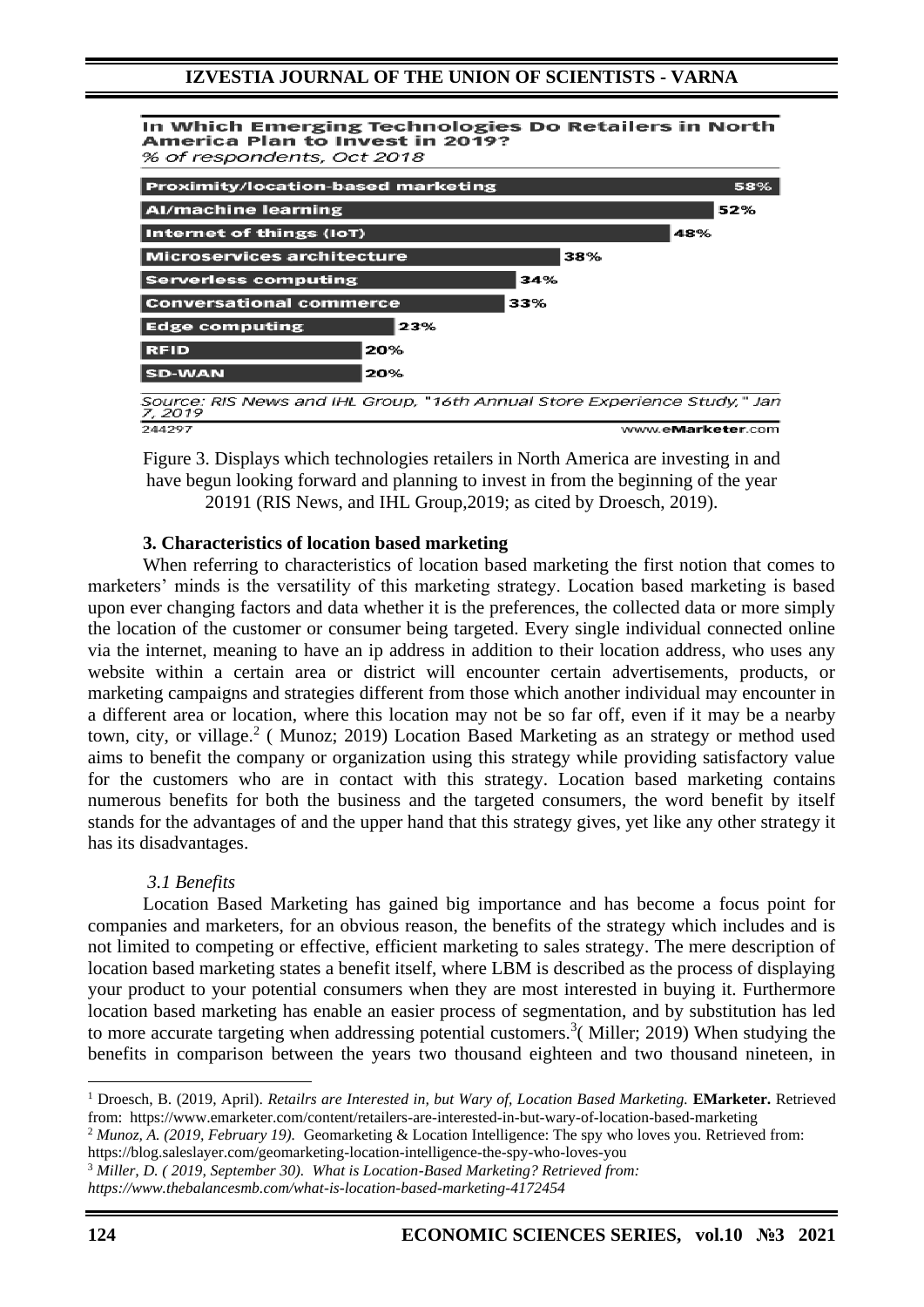## **ИЗВЕСТИЯ НА СЪЮЗА НА УЧЕНИТЕ – ВАРНА**

addition to the consistency in the rise of the beneficial results attained by the companies using location based marketing as their marketing strategy, the effectiveness measured via measurement methods for digital advertising effectiveness ( methods include and are not limited to: website traffic, purchase or sales, whether online or in store due to location based advertisements) showed that the effectiveness of location based marketing is increasing where the tendency of having customer preference for this method of shopping is growing as well.  $\frac{1}{1}$  (Czarny; 2019)

The process of geolocation being used in location based marketing given the knowledge of knowing the real time location of the customer, consumer, or business being targeted, in this case the geolocation can work both ways for the business marketing or the customer targeted. Geolocation in this form and method is used to produce a greater return on investment when it comes to the marketing campaigns that may sometimes use low budgets, hence the knowledge of the residing of the potential customer, whether it is their residence, or the route they use, all help in forming and shaping the campaign in a precised narrow manner rather than a broader one which would definitely cost more. In this case instead of having the marketing strategy cover larger areas through advertising and marketing campaigns whether online or offline techniques ( billboards, flyer, to messages, or social media interactions and advertisements); knowing the geolocation after having set a geographic targeted and segmented audience would lead to a more defined narrow chosen and dedication area where location based marketing techniques and utilities would be more convenient, effective, and efficient.<sup>2</sup> (Munoz; 2019) For example, if Le Chef snack decided to make a happy hour discount for a an hour on Friday on selected sandwiches, and that decision was taken on Thursday, targeting all of Varna would be too costly and it is definite that it would not bring even half of the targeted individuals, whereas targeting the streets nearby and the streets that lead to the central area of Varna, where the advertisement would reach out especially to the students and employees who are present almost on a daily basis within this area, would definitely bring in a much more sufficient and successful result because these individuals are more likely to be interested in benefitting from this offer.

In the 2018 Lawless Research report held out by Factual more than eight out of ten marketers with a percentage nearing eighty five percent have reported to have achieved growth in their customer base due to the usage of location based marketing techniques and advertisements, these reports indicate an eighty three percentage increase in response rate and customer engagement as well. These marketers have developed deeper knowledge of their customers' needs and interest in a percentage reaching approximately seventy seven percent by using location data, in addition to the definite improve in the return on investment for their marketing strategies and campaigns of a percentage of seventy four percent as well. $3$  (Factual, 2018)

#### *3.2 Advantages and Disadvantages*

Location Based Marketing marketers that use online methods and smart phone applications rely on push notifications to alert targeted individuals of updates and advertisements. This method has increased retail and purchases due to direct contact with the consumer by the organization, transmitting the right message, advertisement, or offer in the needed circumstances, the right place and time, leading to the success of the attraction and conviction of having the customer carry out the purchase of the goods or services being offered. Furthermore this methods turns unknown application users into known customers.<sup>4vi</sup> Kamiya, A. S. M., and Branisso, D. S. P. ,2021) The

<sup>1</sup> Czarny, B. (2019, June). *2019 Location-Based Marketing Insights into Location Data Use, Benefits and Opportunities .* **Factual Lawless Research**

<sup>2</sup> *Munoz, A. (2019, February 19).* Geomarketing & Location Intelligence: The spy who loves you. Retrieved from: https://blog.saleslayer.com/geomarketing-location-intelligence-the-spy-who-loves-you

<sup>&</sup>lt;sup>3</sup> (2018). *2018 Location-Based Marketing Report Practices, Preferences and Plans for the Future . Lawless Research* <sup>4</sup> Kamiya, A. S. M., and Branisso, D. S. P. (2021, April). *In the right place at the right time: a review of mobile location-based marketing and a research agenda.* **Brazilian Journal of Marketing, 20(2), 199-225.** Retrieved from: https://doi.org/10.5585/remark.v20i2.18713.